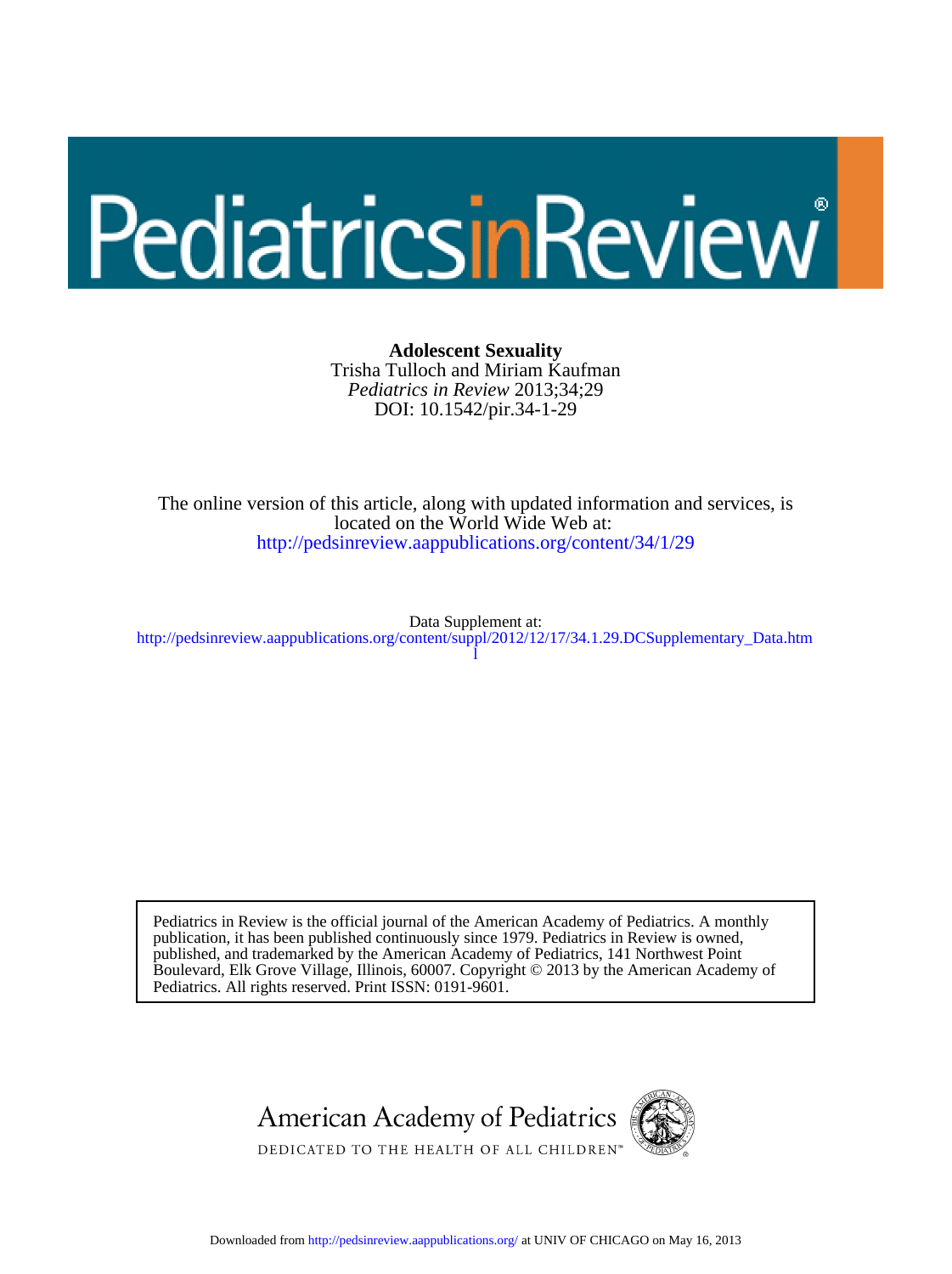## Adolescent Sexuality

Trisha Tulloch, MD, MSC, Miriam Kaufman, BSN, MD

Author Disclosure Drs Tulloch and Kaufman have disclosed no financial relationships relevant to this article. This commentary does not contain a discussion of an unapproved/ investigative use of a commercial product/ device.

### Educational Gap

Adolescent sexuality has undergone many changes, with adolescents now reaching physical maturity earlier, and a number of guidelines exist to help the clinician deal with adolescent sexuality.

Objectives After completing this article, readers should be able to:

- 1. Understand how sexuality develops during adolescence.
- 2. Know the elements involved in counseling parents about their children's emerging sexuality and how to educate them.
- 3. Understand how clinicians can help their patients to understand and deal with their sexuality, including matters of pregnancy and sexually transmitted diseases.
- 4. Know that adolescents who have developmental delays or chronic medical conditions might require special approaches when the clinician deals with their sexuality.
- 5. Understand the elements of and approaches to emerging homosexuality, including knowledge of the implications of transient heterosexual and homosexual experimentation.

#### Introduction

Adolescence is a transitional stage of physical, emotional, and cognitive human development occurring before the onset of puberty and ending by adulthood. Sexuality, the expression of interest, orientation, and preference, is a normal part of adolescence. Adolescent sexuality encompasses multiple factors, such as developing intimate partnerships, gender identity, sexual orientation, religion, and culture.

Adolescent sexuality has changed over the past 50 years, with adolescents now reaching physical maturity earlier and marrying later. Puberty marks the obvious physical development in early to middle adolescence and is seen as the time for potential onset of sexual thoughts and experimentation. On average, middle adolescence is a time when teens begin to be interested in more intimate relationships and experimentation. Parental and societal concerns regarding premature sexual activity include unplanned pregnancy, sexually transmitted infections (STIs), sexual abuse, and potential emotional consequences of sexual behaviors. These concerns underscore the importance of providing adolescents with preventive health services and comprehensive sexual health education.

#### Adolescent Development and Sexual Behavior

#### Abbreviations

| Centers for Disease Control and Prevention |
|--------------------------------------------|
|                                            |
|                                            |
|                                            |
|                                            |

Approximately 10 years ago, new guidelines published in Pediatrics advised that girls who start to develop breasts and pubic hair at age 6 or 7 years are not necessarily abnormal. (1) The guidelines were based on a number of studies, the most important being the trial by Herman-Giddens et al (2) of 17,000 girls between the ages of 3 and 12 years who were patients in more than 200 pediatricians' offices across the country. Published in 1997, the report was based on girls evaluated in 1992 and 1993. Previous norms for puberty

The Division of Adolescent Medicine, The Hospital for Sick Children and the Department of Paediatrics, University of Toronto, Toronto, Ontario, Canada.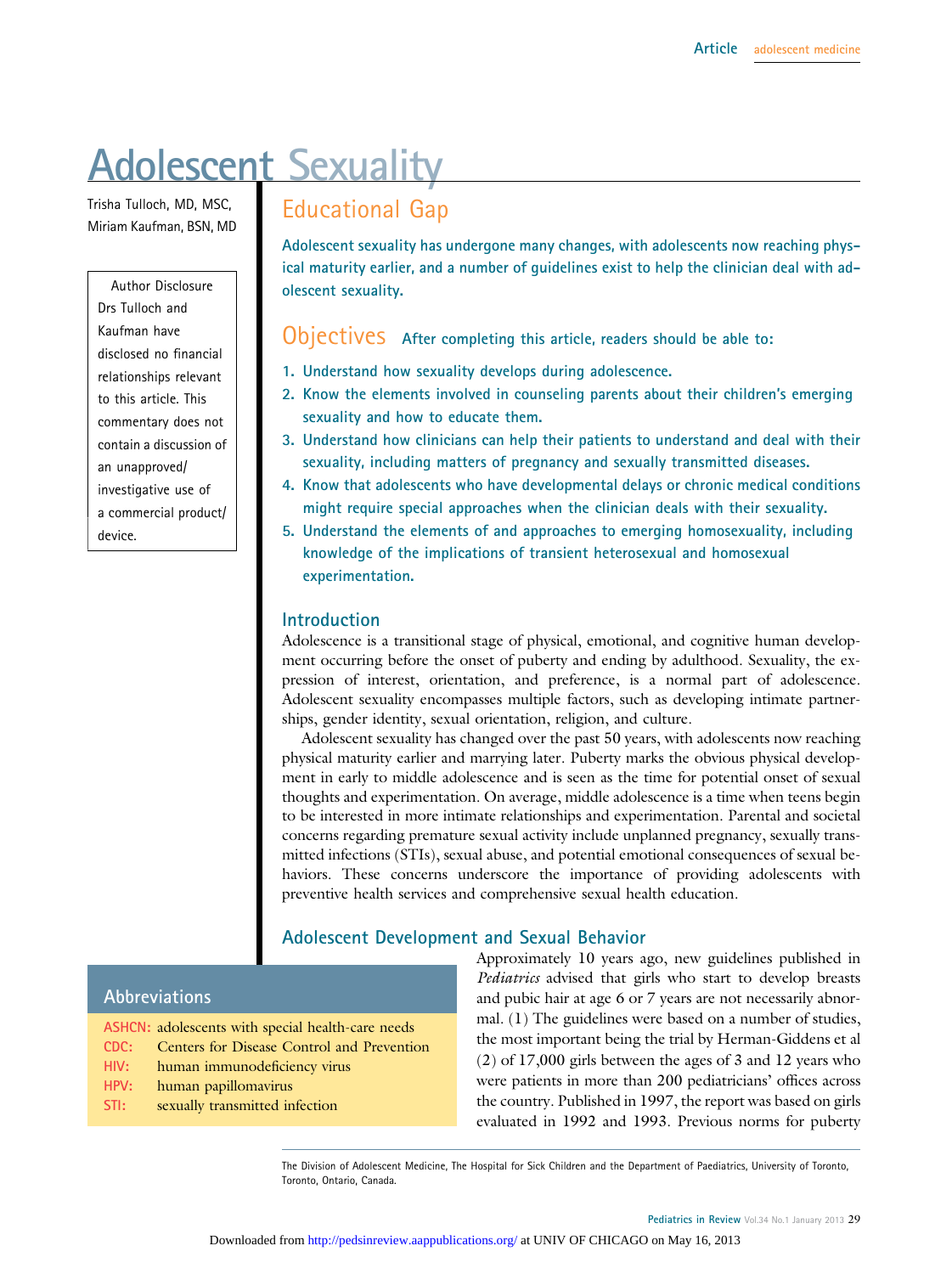were based on a study of fewer than 200 girls in a British orphanage in the 1960s. (3)

The obesity epidemic has been postulated as the likely cause of earlier onset of puberty. However, a recent Danish study reported that Danish girls were developing breasts at an earlier age than they were 15 years ago. (4) The study found that the onset of puberty (as measured by breast development) dropped from a mean age of 10.9 years in 1991 to 9.9 years in 2006. This change was not due to obesity, because the girls' BMI remained constant across the study periods. Other possible explanations for earlier puberty include environmental factors, socioeconomic conditions, nutrition, and access to preventive health care. Girls tend to move through adolescence earlier than boys. The stages for both sexes are the same and are divided into early, middle, and late adolescence.

#### Early Adolescence

Earlier onset of puberty leads us to question whether adolescence starts with puberty, because the other aspects of adolescence often are not present before the age of 10 years. In general, the early adolescent experiences physical changes, attempts to adjust to the changes, and often wonders if they are normal. Children at this stage are self-preoccupied and concerned about body image and privacy. These privacy concerns evolve into some separation from family and an increased focus on relationships with peers and group activities. Concrete thinking continues from childhood, but abstract thinking starts to develop, especially in less personal areas, such as academics. (5)

Although early adolescents may begin to experiment with their sexuality (particularly with sexual fantasy and masturbation), sexual intercourse is not common. Homosexual and heterosexual experimentation is common in early adolescence. If an adolescent has had sex with someone of the same sex, this experience does not mean that the teen is gay. It is important to note that many gay teens have never had a sexual experience with someone of the same sex, and that "teens who will eventually identify as gay, lesbian or bisexual do not always do so during adolescence."(6)

Attraction occurs in late childhood/early adolescence and can precede or occur concurrently with a first romance or first sexual experience. It is not uncommon for adolescents to experience same-sex attractions; in fact, most gay youth experience opposite-sex attractions, sometimes before same-sex attractions. Previous studies report that more than 80% of same-sex–attracted girls and 60% of the boys acknowledged opposite-sex attractions. Boys reported that the onset of heterosexual attractions happened around the same age as same-sex attractions and occurring on average 1 to 2 years earlier than girls. (7)

#### Middle Adolescence

This stage is marked by the full establishment of secondary sexual characteristics and growth deceleration. Feelings of omnipotence and invincibility peak (although this can also be a time of increased sense of vulnerability). These feelings favor the development of autonomy but can place the adolescent at increased risk of contracting an STI or becoming pregnant, because these individuals cannot weigh consequences appropriately. Abstract thinking and other executive functions continue to develop but still are not fully formed.

During this stage, teens are moving toward forming a sexual orientation and identity. They become increasingly concerned with whether they are attractive and place more importance on their peer group. Many adolescents in this stage may "fall in love" for the first time. Sexual experimentation is common, and many will have intercourse during middle adolescence.

#### Late Adolescence

It can be argued that late adolescence continues through the postsecondary education period. Brain development, particularly of the prefrontal cortex, can continue until age 22 years in female subjects and 25 years in male subjects. (8) Late adolescents tend to focus on autonomy and thinking beyond themselves. Most teens during this stage are able to think abstractly; they are future oriented and more insightful. They are secure with their body image and gender role; sexual orientation also is nearly secured. Teens in late adolescence work on transitioning to adult roles in relationships, school, and work. However, they may still act impulsively. (5) Becoming a sexually healthy adult is a developmental task of adolescence that requires integrating psychological, physical, cultural, spiritual, societal, and educational factors. It is particularly important to understand the adolescent in terms of his or her physical, emotional, and cognitive stage.

#### Trends in Adolescent Sexual Behavior What Is Sex?

Traditionally, we have thought of sexuality as including sexual fantasy, masturbation, nonpenetrative sexual acts, oral sex, vaginal intercourse, and anal intercourse. In the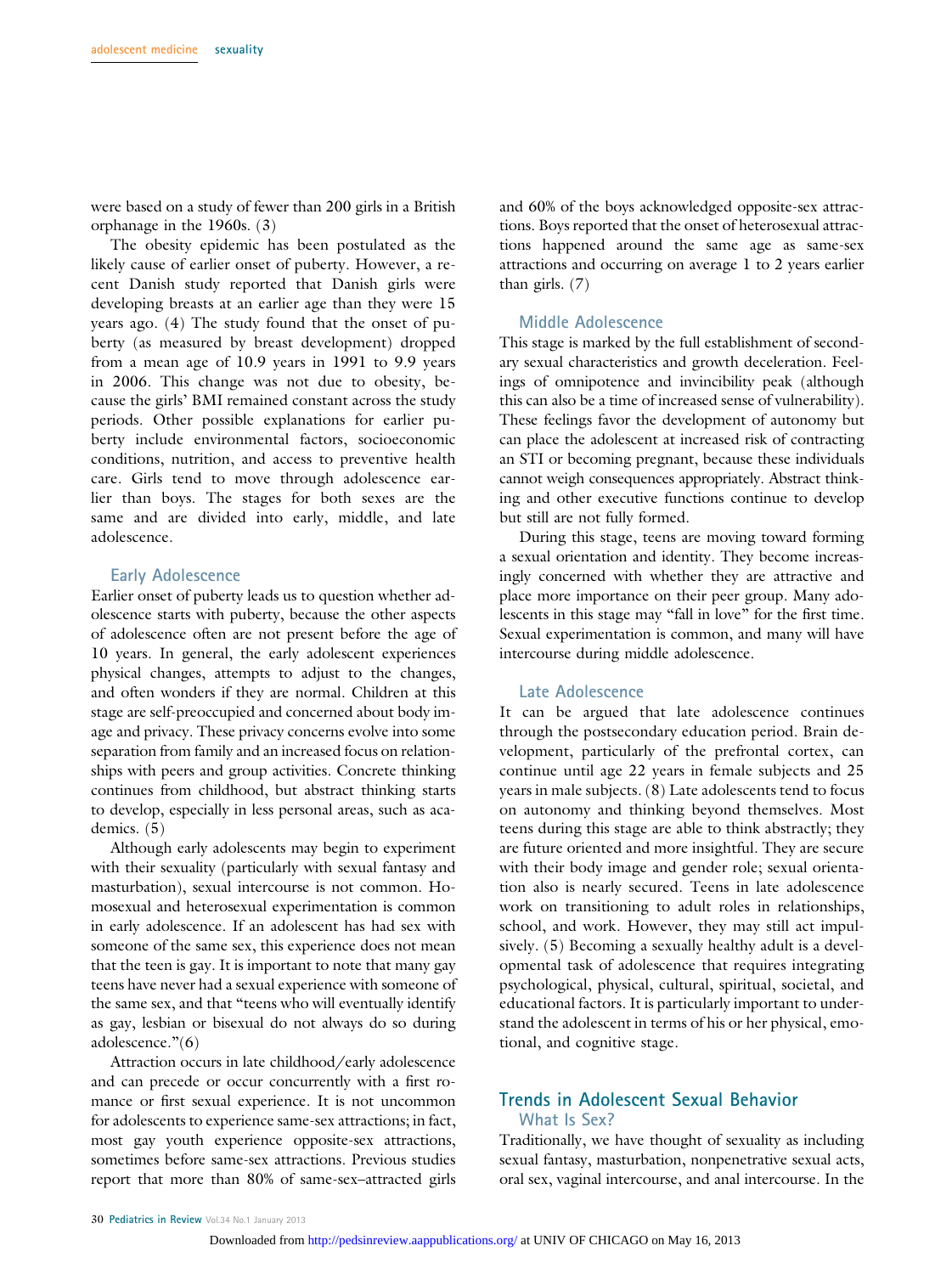electronic age, other activities are included in the sexual lexicon, including phone sex, sexting, sex in chat rooms (with or without webcams), and virtual sex with the use of avatars. Most of the data available on adolescent sexual behavior are related to vaginal intercourse.

Trends in Sexual Behavior in the United States In the United States, according to the 2009 Youth Risk Behavior Survey, students in grades 9 through 12 were less likely to report sexual intercourse with at least one person compared with students surveyed in 2003. (9) The percentage of students reporting condom use during the last sexual intercourse and use of birth control before last sexual intercourse remained unchanged. The survey indicated that 46% of students had sexual intercourse with at least one person, and 5.9% of students had sexual intercourse for the first time before age 13 years.

The National Survey for Family Growth was conducted by the Centers for Disease Control and Prevention's (CDC) National Center for Health Statistics. Over the year before the survey, 13% of 15- to 17 year-old males and 11% of 15- to 17-year-old females had heterosexual oral sex but not vaginal intercourse. (10) Fourteen percent of students reported sexual intercourse with four or more persons during their lifetime.

Sixty-one percent of students reported that either they or their partner had used a condom during their last sexual encounter. The prevalence of having used a condom during last sexual intercourse was higher among male (69%) than female (54%) students. Among the 46% of sexually active students, 20% reported that either they or their partner had used birth control pills to prevent pregnancy before their last sexual encounter. (9)

#### Canadian Trends in Sexual Behavior

The median age of first intercourse for male and female subjects in Canada is 16.5 years according to a Canadian study that included 1,171 participants age 14 to 17 years across the country. (11) The mean age of first oral sex in this study was 15 years. Five percent of boys and 1% of girls initiated intercourse before age 12 years. Approximately 30% of boys and 20% of girls had experienced sexual intercourse at least once by age 14 years. Among the teens who become sexually active, 68% reported oral sex and 85% reported vaginal intercourse. Seventy-six percent reported condom use the last time they had intercourse. Nine percent reported the use of the withdrawal method, and 1% used emergency contraception.

In 2008, the British Columbia Adolescent Health Survey (a cluster-stratified weighted survey) obtained data from more than 280,000 students from grades 7 through

12. (12) Twenty-six percent of students reported ever having oral sex, and the percentages were similar for male and female students. The percentages increased from 3% among students 12 years or younger to 52% of students 18 years or older. The trend with condom use declined with age, and oral contraceptive pill use increased with age. Among the students who reported sexual activity, 32% reported that they drank alcohol or used drugs before their last sexual encounter.

#### European Trends in Sexual Behavior

Rates of condom use among teens in the United States and Europe are similar; however, teens in Europe are much more likely to use hormonal methods of contraception. (13)(14) In 2006, 61% of 15-year-old sexually active females in the Netherlands reported using the birth control pill at their last sexual encounter. In the United States among sexually active females in grades 9 through 12, 10% reported using dual methods (eg, condoms with birth control pills or medroxyprogesterone injection). Among sexually active male students, 8% used dual methods in which they used a condom and their partner used birth control pills or medroxyprogesterone.

#### Trends in Sexually Transmitted Infections

It is estimated that adolescents age 15 to 19 years acquire 50% of all new STIs, yet they represent only approximately 25% of the sexually active individuals in the population as a whole. Sexually active adolescents are at higher risk for acquiring STIs due to behavioral, biological, and physiologic factors. (15)

Human papillomavirus (HPV) is the most common STI acquired during adolescence. Surveillance for cervical infection with high-risk HPV types 16, 18, 31, 33, 35, 39, 45, 51, 52, 56, 58, 59, or 68 was conducted in 26 STI, family planning, and primary care clinics in 6 US cities. (16) Testing was performed by using a commercially available test for high-risk HPV DNA. In all, 9,657 women ages 14 to 65 years were tested, and the prevalence of HPV was noted to be highest among women ages 14 to 19 years at 35% (confidence interval: 32–38).

Chlamydia trachomatis infection is common among adolescents. The normal cervical ectopy present in this age group puts adolescent females at increased risk. (15) The higher prevalence also reflects the multiple barriers to accessing confidential STI prevention services and resources. Chlamydia remains the most common reportable STI in the United States. Girls age 15 to 19 years had the highest rate of *Chlamydia* compared with any other age or sex group, with African-American, American Indian/Alaska Native, and Hispanic females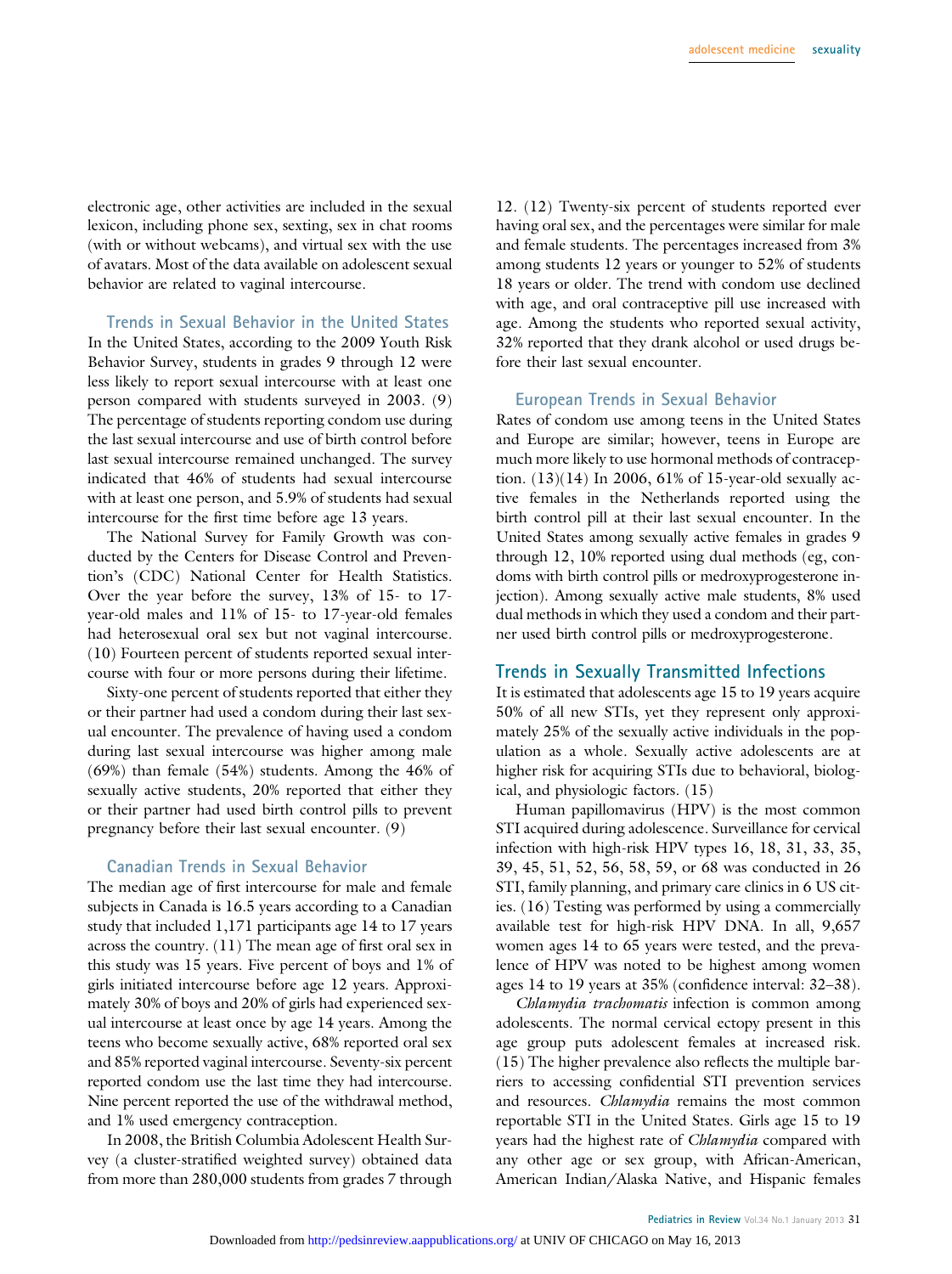disproportionately affected. Increases in Chlamydia rates are likely a reflection of expansion of screening and an increase in sensitive tests.

Gonorrhea is the second most commonly reported infectious disease in the United States. (15) More than 350,000 cases were reported in 2007. The gonorrhea rate per 100,000 women age 15 to 19 years is 569, similar to the rate reported for women age 20 to 24 years. The rate is 250 per 100,000 men age 15 to 19 years, presumably because of low rates of testing.

Trichomonas infection is estimated to be the most prevalent nonviral STI in US adolescents, with an estimated incidence of approximately 5.0 to 7.4 million new cases in the United States each year. (17) The true prevalence and incidence of Trichomonas vaginalis infection are difficult to assess because there are no screening guidelines, testing depends on individual clinician practice, the infection is not a reportable disease, and although wet mounts are the most common test for T vaginalis, this method is less sensitive than culture or a nucleic acid amplification test.

Syphilis rates among women age 15 to 19 years have increased. In 2004, there were 1.5 cases per 100,000 females and in 2009 there were 3.3 cases per 100,000 females. Syphilis rates decreased to 3.0 per 100,000 females in 2010. The rate of primary and secondary syphilis in males age 15 to 19 years is 5.6 per 100,000 males in 2010. (15)

The rate of diagnosis of HIV infection among adolescents ages 13 to 19 increased 24%, from 7.1 in 2006 to 8.8 in 2009. In 2009, among adolescents African-Americans accounted for 73% of diagnosed HIV infections, and the rate of diagnosis was more than 5 times the rate for Hispanics/Latinos and nearly 23 times the rate for whites. (18)

#### Trends in Pregnancy

An estimated 16 million girls aged between 15 and 19 years give birth every year, with 95% of these births occurring in developing countries. Worldwide, just seven countries account for one half of all adolescent births: Bangladesh, Brazil, the Democratic Republic of the Congo, Ethiopia, India, Nigeria, and the United States. (19) Teens across the United States and Canada have been found to have similar levels of sexual activity. However, the United States continues to have one of the highest teen pregnancy rates in the developed world (Table).  $(13)(20)(21)$  In 2009, the national US teen birth rate was 39.1 births per 1,000 females, a 37% decrease from 61.8 births per 1,000 females in 1991. Birth rates for African-American and Hispanic teens were 59.0 and 70.1 births per 1,000 females, respectively, compared with 25.6 for white teens. In western Europe, the United Kingdom has the highest rate of teenage pregnancy at 26 per 1,000 women. (13)

#### Sexual Orientation

Self-definition of sexual orientation can predate sexual activity or may come after sexual debut. Sexual orientation is defined according to a person's physical and emotional arousal to people of the same or opposite sex. Particularly in adolescence, sexual and affectational preference may not be the same. Gender identity is separate from sexual orientation. The range of sexual orientation spans from heterosexual (primarily attracted to the opposite sex) to bisexual (attracted to both males and females) to gay or lesbian (primarily attracted to the same sex).

Studies of adolescent sexuality often are limited by the questions asked. In addition, teens who eventually identify as gay, lesbian, or bisexual will not always do so during adolescence. Many young people who engage in some sort of same-sex experience are not gay, and many gay teens have never had sex with someone of the same sex. The 2003 British Columbia Adolescent Health Survey (representing 289,767 British Columbus students enrolled in public schools) has collected detailed data on sexual orientation. Although only 1.5% of all boys identified themselves as bisexual, mostly homosexual, or 100% homosexual, 3.5% of sexually active boys said they had experienced sex with someone of the same gender in the past year. Three percent of girls self-identified as bisexual, mostly homosexual, or 100% homosexual, yet 6.4% of sexually active girls reported having sex with someone of the same gender in the past year. (22) US data are similar, with Remafedi et al (23) reporting that 1.1% of teens identified as gay or bisexual, but 4.5% said that their main sexual attractions were same sex. A Massachusetts study (24) found that 2.5% of youth selfidentified as gay, lesbian, or bisexual. A large Jamaican study showed that 3% of 10- to 15-year-old males and 22% of females in the same age bracket said that they

## Table. Pregnancy Rates per 1,000<br>Females Age 15 to 19 Years

| --                                |                       |                            |
|-----------------------------------|-----------------------|----------------------------|
| Country                           | <b>Pregnancy Rate</b> | <b>Birth Rate</b>          |
| United States (50)<br>Canada (19) | 67.8<br>27.9          | 43.5 (2008)<br>13.3 (2006) |
| United Kingdom (12)               | 26.0                  | 26.7 (2007)                |
| The Netherlands (12)              | 14.1                  | 5.3(2006)                  |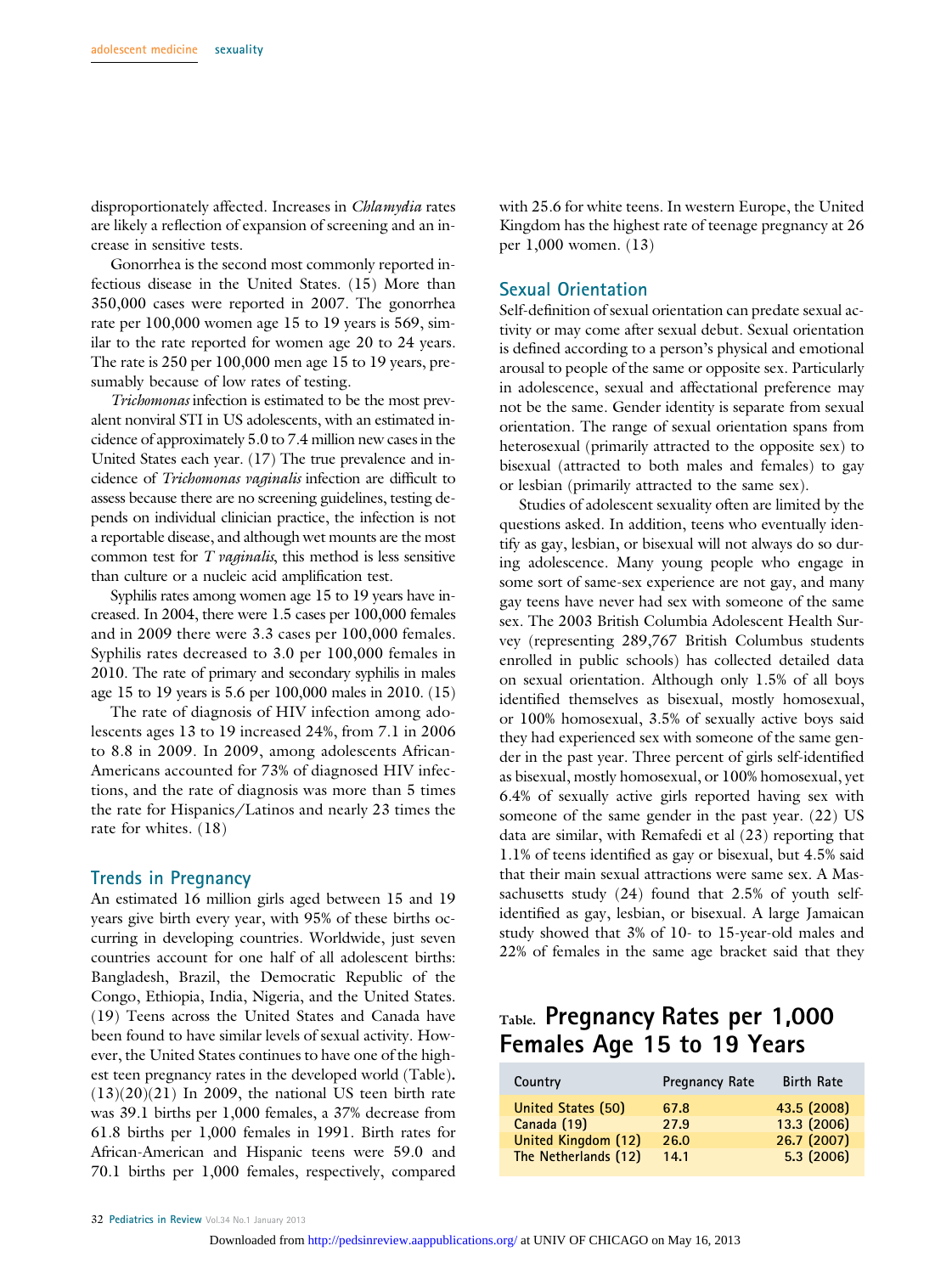had kissed or touched someone of the same gender. The numbers stayed the same for older males, whereas the number of females in the 15- to 19-year-old age range who said they had kissed a girl dropped to 4%. (25)

Young people who are in the process of "coming out" (acknowledging their homosexual orientation to themselves, family, and friends) often lack realistic models of same-sex relationships. While struggling to figure out how to meet someone who they might be interested in or how to introduce a sexual element to the relationship, these teens may turn to the Internet to meet partners, without understanding the possible risks.

A history of heterosexual activity does not rule out eventual self-identification as lesbian or gay. There are societal pressures on young people to be heterosexual, and youth who disclose homosexual feelings may be told that they cannot know that they are gay until they have had unsatisfying heterosexual sex. Heterosexual sex also may occur to camouflage a gay orientation. Several studies have shown that, while in the process of coming out, young people are as likely to have heterosexual intercourse as those who identify as heterosexual. (26)

Although homosexuality has been stigmatized in many communities, gay youth from ethnic or racial minorities in the United States report increased feelings of vulnerability and stress compared with those in nonminority populations. (27) Gay and bisexual minority youth experience unique challenges as they work through the formation of their ethnic and sexual identities, and the struggle may lead to confusion, frustration, and potentially increased rates of high-risk behaviors. (28)

Conversion or reparative "therapy," in which attempts are made to change gay or lesbian youth into heterosexuals, is still being offered by a number of organizations. The premise is not consistent with known scientific evidence on homosexual development and should not be supported by health-care professionals, according to a report by the American Psychological Association. (29)

#### Adolescents With Special Health-Care Needs

Adolescents who have chronic illness or disability, collectively referred to as adolescents with special health-care needs (ASHCN), constitute between 7% and 15% of the adolescent population. The 15% estimate includes young people who have minor chronic health conditions, such as mild asthma or the need to wear corrective eyewear. (30) Unpublished data from the British Columbia Adolescent Health Survey reaffirm older data that ASHCN are at least as likely, and often more likely, to

engage in sexual behavior with others than healthy adolescents (E. Saewyc, PhD, RN, personal communication, 2010). In the British Columbia cohort, 22% of students in grades 7 through 12 without a disability, chronic condition, or mental health issue had intercourse at least once, while 30.5% of students with a physical disability, 28.1% of students with a chronic condition, and 40.3% of students with a mental or emotional condition had sexual intercourse, all significantly higher incidences than in those without special health-care needs. About 1 in 4 teens in grades 7 through 12 without a disability or chronic condition had oral sex or sexual intercourse, and almost 1 in 3 ASHCN ( $\sim$  10% of the overall sample) had oral sex or sexual intercourse. (31)

Despite these numbers, many people believe that individuals who have health conditions or physical disabilities are not sexual beings or that they are unable to have sex. (32) It is important, therefore, to normalize sexuality for adolescents who have chronic health conditions or physical disabilities.

Pubertal development can be affected by a medical condition or disability in either direction: young people who have cystic fibrosis have a higher rate of delayed puberty than healthy youth, while menarche often is early in young women who have spina bifida. (32) Urogenital malformations can have an impact on sexual functioning, and mobility disabilities can make unassisted sexual activity difficult. The fatigue that is a part of many conditions may interfere with sexual desire and activity. Anything that makes an adolescent look different from his or her peers (including skin diseases, short stature, and facial differences) can interfere with finding a partner.

Even with a totally invisible condition, however, adolescents often worry that there is something unusual or deficient in their sexual functioning but are reluctant to ask a health-care provider about this concern. Sexual functioning and behavior should be addressed with these young people, not just to prevent pregnancy and STIs but to reassure them that they can have sex (even if it might take extra planning or not fit societal definitions of "real" sex). (33) Discussions with ASHCN of both genders should also include accurate information about fertility, the heritability of their condition, added concerns regarding STIs, contraceptive options (reviewed by Nelson and Neinstein [34]), and the impact of a pregnancy. (35)

#### Adolescents With Cognitive Delay

It is normal for all adolescents to have questions about relationships, sexuality, and reproduction in addition to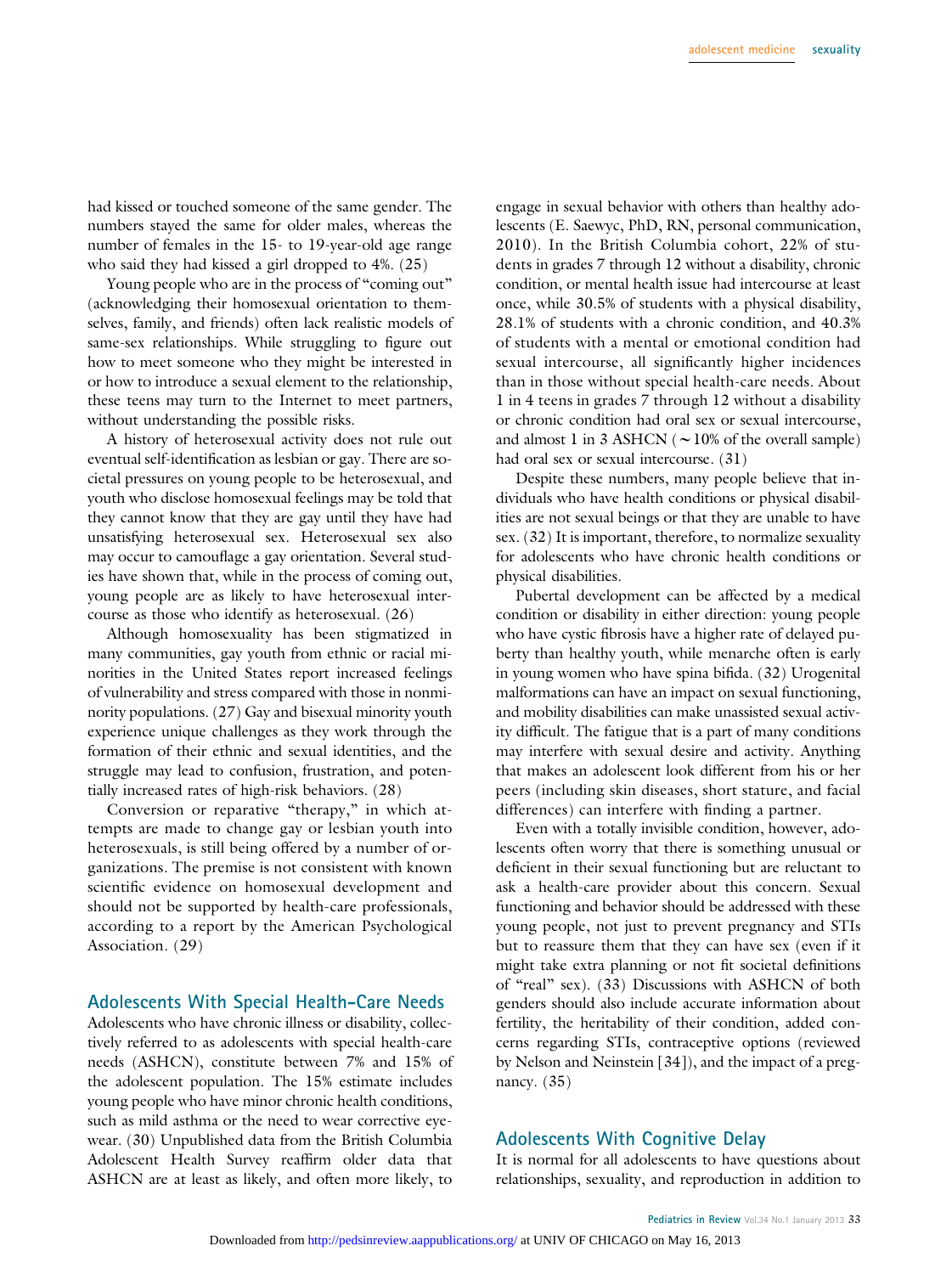sexual feelings and behavior. It is equally normal for caregivers and health-care providers to struggle to find ways to present complex information in a way that is understandable to young people who have cognitive delays; it is also normal for these caregivers and providers to have concerns about sexual exploitation and pregnancy in this population. (36)

Unfortunately, young people who have delays often are described as functioning at the level of a younger age or at a certain grade level. This viewpoint can be helpful when dealing with a specific type of functioning but is almost never applicable to all of the realms of function in a young person's life. If "functioning at the first grade level" means that the young person recognizes a few words and can count but not add or subtract, it may be a useful descriptor. But that designation does not necessarily mean that the young person is emotionally or sexually at a first grade level. (37)

Sexuality education in the office should concentrate on what is essential first. This counseling should be done in small, understandable pieces. Explaining the anatomy of what is visible is much more important than focusing on the invisible. Early in puberty, young people should be told that, for girls, menstruation and breast development are expected and, for boys, that erections and ejaculation similarly are normal. It can be hard to convey that it is acceptable to talk about sexuality with some people but not others, but this concept and discussions of "public versus private," the importance of being able to say "no," and appropriate greeting behavior (who you hug, who you do not) should be addressed before puberty.

Using concrete examples, pictures, or models can be very helpful in these early conversations and when discussing more complex topics, such as figuring out who to trust, how to flirt, and how to develop a relationship. A strong desire to have an infant is often encountered. The clinician can let the young person know that there are a number of skills she needs to master to prepare for parenthood. With the young person, break down these skills into a list of tasks that can be tackled one at a time.

#### Sexual Health Education

All sectors, including parents, schools, community agencies, religious institutions, media, business, health-care providers, and policy makers, have a responsibility to promote healthy sexuality. Strong evidence suggests that comprehensive approaches to sex education help adolescents withstand the pressures to have sex too soon. This approach encompasses education about all aspects of sexuality, dating and relationships, decision-making, communication, birth control methods, STIs, and pregnancy prevention. Comprehensive sexual education also encourages adolescents to cultivate healthy, responsible, and mutually protective relationships whenever they decide to become sexually active. (38)

#### In Schools

Recent US data revealed that 46% of male subjects and 33% of female subjects did not receive formal education about contraception before their sexual debuts. (38) Among teens aged 18 to 19 years, 41% reported that they knew little or nothing about condoms and 75% reported that they knew little or nothing about the contraceptive pill. The appropriate type of formal school-based sexual education has continued to be an ongoing topic for discussion.

Currently, 20 states and the District of Columbia mandate sex and HIV education; an additional 12 states mandate only HIV education. Thirty-six states require abstinence education, with 27 requiring that abstinence be emphasized, and 9 require that abstinence be included as a part of the instruction. Eighteen states and the District of Columbia require that sex education programs include information on contraception; however, no state requires that contraception be emphasized. (38) School boards should be aware of local mandates for sexual health education which can be found in the State Policies in Brief document published by the Guttmacher Institute.

Forty-eight comprehensive programs were studied, and the two thirds that supported both abstinence and safer sex for sexually active teens had positive behavioral effects. (39) Many adolescents either delayed or reduced sexual activity, reduced the number of sexual partners, or increased condom or other contraceptive use. To date, there is no evidence to support the belief that abstinenceonly-until-marriage education delays sexual debut. More importantly, studies have shown that abstinence-only strategies may deter contraceptive use among sexually active teens, consequently increasing their risk of unintended pregnancy and STIs. (38)

In March 2010, Congress created a 5-year Personal Responsibility Education Program, a federally funded program instituted to replace the Title V abstinence-only program. Its purpose is to "educate adolescents on both abstinence and contraception and to prepare them for adulthood by teaching such subjects as healthy relationships, financial literacy, parent-child communication and decision-making."(38) This intervention replaces the Community-Based Abstinence Education Program and supports evidence-based interventions.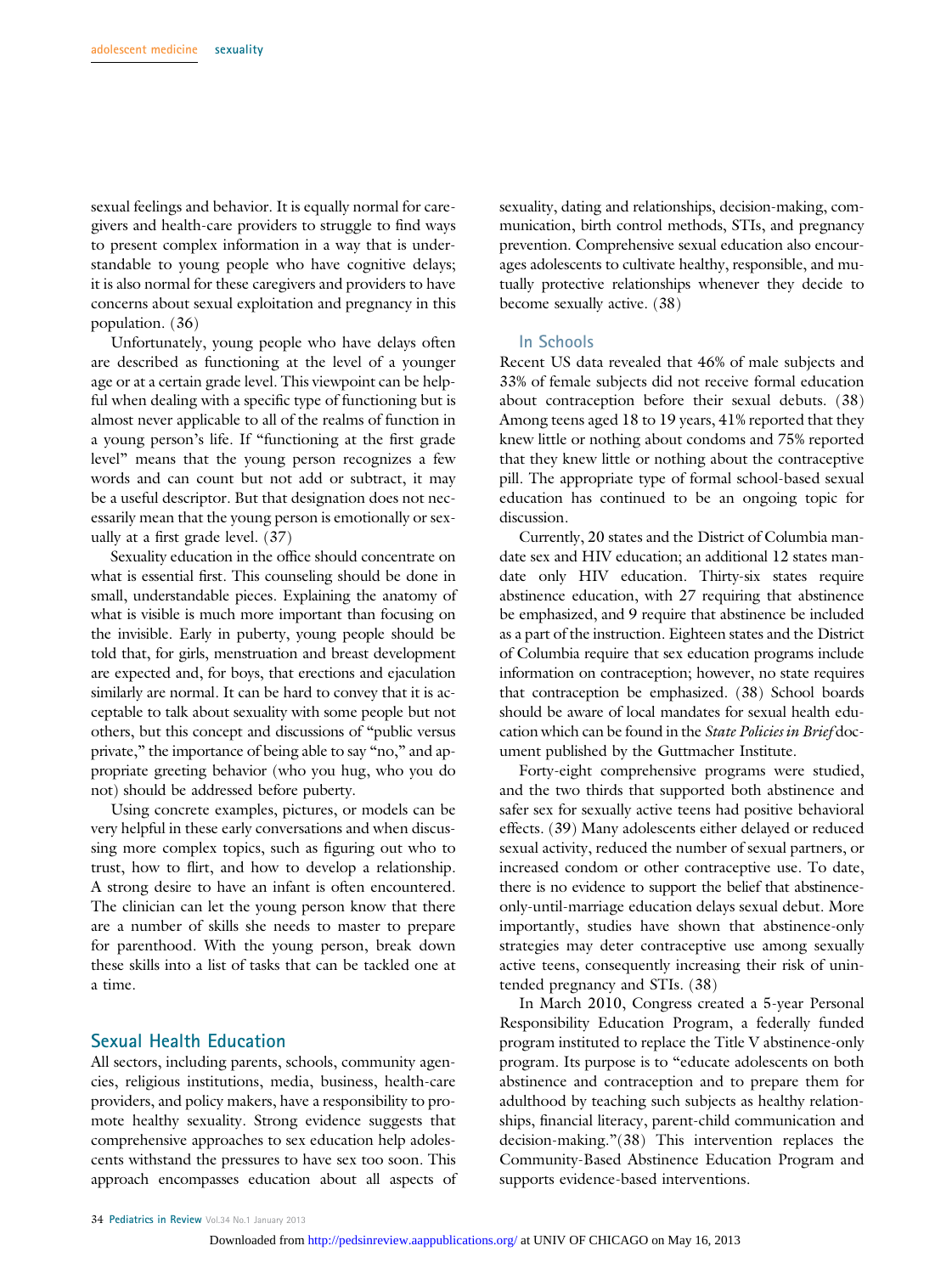#### Parents

In a Canadian study of high school youth, those who had sexual intercourse before age 14 years reported lower connectedness to their mother and father figures than youth who did not have these experiences. (40) Frappier et al (41) found that adolescents ranked parent, peers, and the media as important sources of information. Although the majority of teens claimed to be knowledgeable about sexuality and sexual health, they lacked knowledge about STIs and their consequences. Most reported a very good relationship with their mothers, whereas fewer reported a very good relationship with their fathers; 45% of the boys and girls regarded their parents as their role models regarding sexuality and sexual health.

Many adults acknowledge the challenges inherent in engaging in discussions about adolescent sexuality and sexual health. Many adults will deny or express disapproval of adolescent sexuality. Adolescents are aware of this disapproval and may be willing to risk STIs and pregnancy rather than talk with a parent or other adult about their sexual behavior.

Sexual health education can be provided by parents primarily through discussion and by modeling an approach to discussions of sexuality. Open communication in the home typically creates an environment in which teens may behave more responsibly, learn from their mistakes, and accept their feelings around sexuality. Open communication is a strong predictor of young people's likelihood of turning to parents in times of trouble. Parents of adolescents who are sexually healthy tend to value, respect, and accept their children, model sexually healthy attitudes in their own relationships, maintain a nonpunitive approach toward sexuality, discuss sexuality, and provide information about contraception, STIs, and relationships. (5) Parents should be encouraged to share their values, work on gaining trust, and provide information and resources about sexual health. Parents also should be encouraged to look for "teachable moments" and use gentle humor as a means of acknowledging awkwardness around this particular topic.

#### Media

Youth now get much of their information and exposure to sexual content on the Internet, which is even less regulated than television. It is estimated that up to 90% of Americans use the Internet. (42) A recent report reveals that 61% of US teens have a desktop or laptop computer, and 84% report that they have home Internet access. Sixty-four percent of online teens age 12 to 17 years have

created and posted a wide range of content on the web. They also engage in online activities, such as games that include text and voice interaction with other players.

Social networking is the most popular online activity. A 2010 Pew Research Center report indicates that 73% of US teens with Internet access now use social networking websites, a significant increase over previous estimates by the center. In 2006, researchers found that 55% of teens used social networking sites and 65% did so in 2008. (42) (43)

The Internet affords adolescents free and easy access to anonymous sexual information, and smart phones give youth ongoing access to social networking, instant messaging, and other media. This availability may result in more exposure to sexual content at more times of the day and in more contexts than with traditional media. A number of studies describe the sexual content found in newer forms of media, but very few studies of new media effects have been conducted. The effects of new media may differ from those of traditional media, although empirical evidence on this topic is lacking. (42)

#### Clinician's Approach to the Adolescent Patient

Schools and community organizations are responding to the need for primary and secondary health prevention. The Guidelines for Adolescent Preventative Services, published by the American Medical Association, (44) and Bright Futures, published by the American Academy of Pediatrics, (45) can be used to help health-care clinicians deliver adolescent-friendly services appropriately. Both supply a comprehensive set of recommendations, thus providing a framework for the organization and content of adolescent preventive services. According to these recommendations, all adolescents and young adults age 11 to 21 years should have an annual preventive service visit. These visits should address biomedical and psychosocial aspects of health.

Adolescents should be provided with guidance on sexuality and sexual decision-making. If sexual health education has been a regular part of visits in early years (with discussions of pubertal changes or sexual content viewed on television and the Internet), it may be more comfortable to embark on more detailed discussions with a young person.

Adolescents should be engaged in a nonjudgmental, nongendered, and confidential discussion regarding sexual health concerns within the context of a comprehensive clinical encounter. (44) It is unlikely that the young person will be willing to discuss his or her sexuality if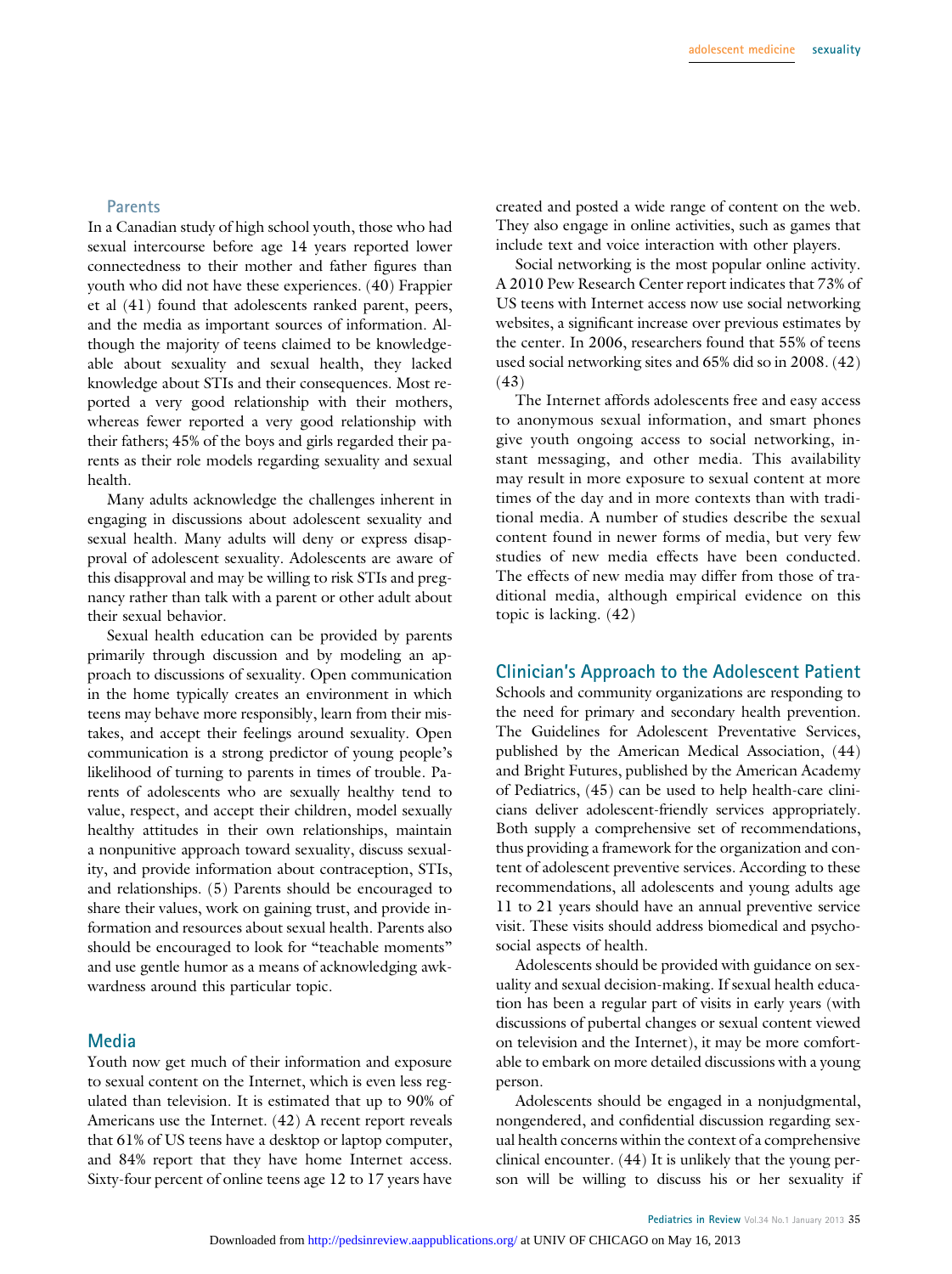confidentiality is not addressed. Standards of practice should be reviewed, and the development of clear and concise office protocols for confidentiality should be developed for staff, patients, and parents. These policies should include guidelines for when confidentiality must be breached, as well as policies for medical record access and information disclosure.

Office staff must be sensitive to the importance of delivering confidential health services. (46) Laws regarding confidentiality vary among jurisdictions, and clinicians must be aware of, and inform their patients about, any limitations to a confidential relationship. Family involvement should be encouraged; however, this involvement should be discussed with the adolescent.

Setting expectations at the beginning of the discussion is a key component in obtaining an adolescent's psychosocial history. Respectfully disengaging the parent so that the adolescent can be interviewed alone is crucial. Clinicians should reinforce confidentiality, because this approach will likely help the adolescent to disclose sensitive information. In addition, one should obtain direct contact information for patients, acquiring consent to share information with other clinicians involved in the patient's care. (46)

With the onset of puberty, adolescents may be aware of and embarrassed by the physical and emotional changes that they are experiencing. Throughout the clinical encounter, it is important to avoid assumptions, such as what sexual behaviors have or have not taken place or the sexual orientation of the adolescent. Adolescents tend to respond honestly to open-ended questions; this approach allows the clinician to obtain a thorough sexual history and to establish a rapport with the patient.

The patient's history should include information regarding attitudes and knowledge about sexual behavior and the degree of involvement in sexual activity. The interview can be guided by questions from the HEADSSS mnemonic (Home, Education, Activities, Drugs, Sexuality and sexual activity, Safety, and Suicide) and the CDC's five "P" approach to obtaining a sexual health history. The five Ps include: Partners, sexual Practices, Past history, Pregnancy, and Protection. (47)

When approaching the subject of Partners, the clinician can ask:

- When you think about who you are attracted to, do you think about boys, girls, or both?
- Are you currently spending time with someone special? Do you consider this individual your boyfriend or girlfriend? How old is he or she?

When inquiring about Practices and Past history, the clinician can ask:

- There are different ways people have sex. Have you ever had oral sex or vaginal or anal intercourse?
- Are you now or have you ever had sex with males, females, or both?
- When was the last time you had sex?
- How many sexual partners have you had?
- How old were you when you first had sex?
- There are various forms of contraception; did you use a condom and/or birth control with your last sexual encounter?

The clinician should address Pregnancy and Protection:

- Have you ever been worried that you were (got someone) pregnant?
- Have you ever been (got someone) pregnant? Have you ever had a termination?
- Have you ever had an STI?
- Have you ever been tested for an STI and HIV?

The clinician should always address safety:

- Have you ever traded money or drugs for sex?
- Has anyone ever touched you in a way you did not want to be touched?
- Has anyone forced you to do something you did not want to do sexually?

It is important to address these issues in a manner that does not stigmatize lesbian, gay, bisexual, and transgendered youth. The clinical encounter should be used as an opportunity to provide resources with accurate information. Ending the encounter with questions leaves room for the adolescent to open up regarding a possible concern that may not have been addressed. The clinician can ask, "Is there anything else that you would like to share or are there any other topics you would like to discuss today?" Providing information at every opportunity is important for adolescents who may be misinformed about various issues of sexuality and sexual health.

The Guidelines for Adolescent Preventative Services recommends that "all adolescents should receive health guidance annually regarding responsible sexual behaviors including abstinence. Latex condoms to prevent STIs, including HIV infection, and appropriate methods of birth control should be made available, as should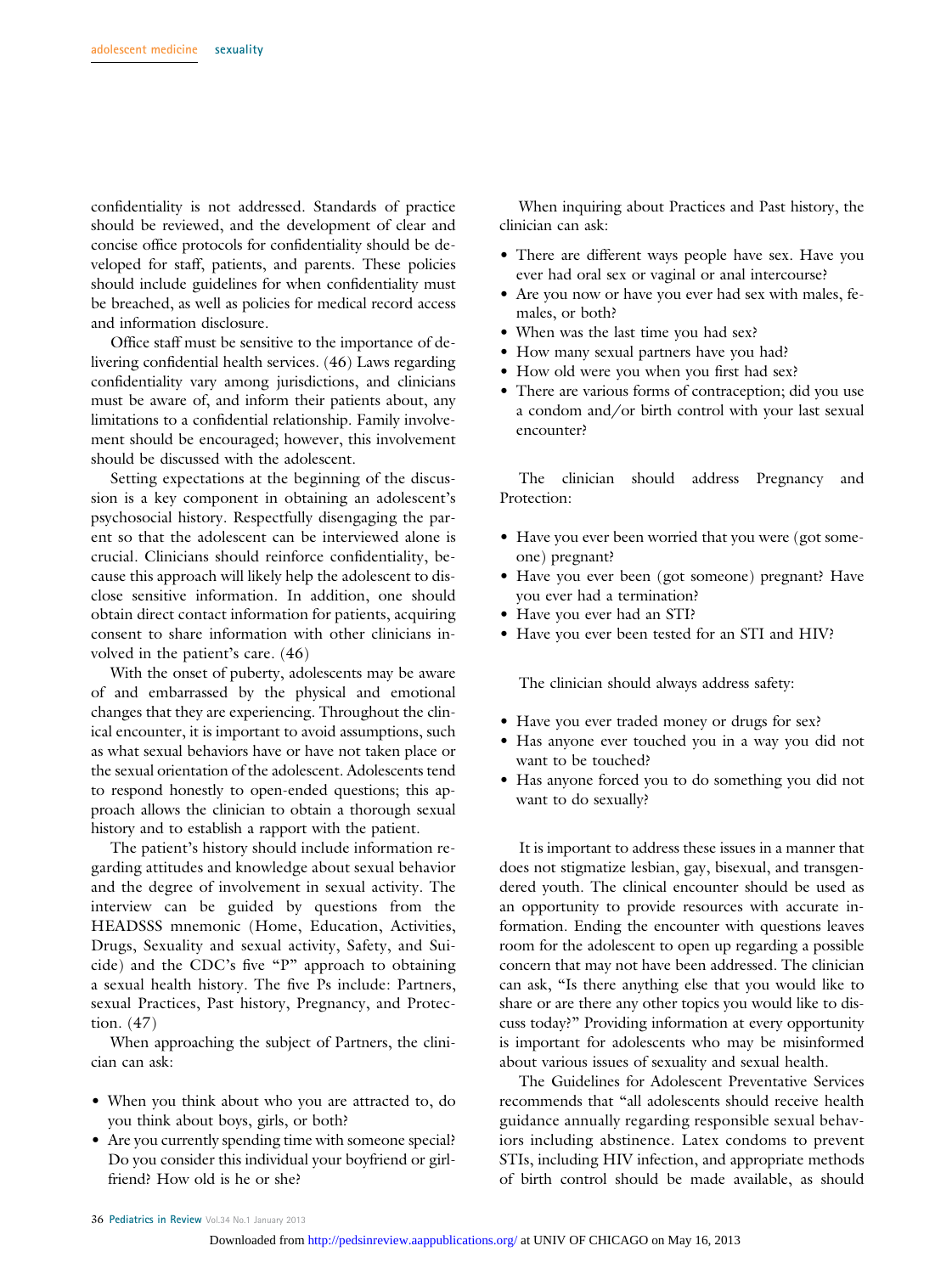instructions on how to use them effectively."(40) Counseling should include discussion about the prevention of STIs, as well as education on effective contraceptive methods. For sexually active adolescents who are using contraception, the role of the clinician is to support adherence, manage adverse effects, change the method of contraception as circumstances require, and provide referrals and frequent follow-up with periodic screening for STIs. (44)

The promotion of healthy and responsible sexual decision-making is one of the goals of counseling adolescents about contraception. Pediatricians can help adolescents identify their own goals for safe and responsible sexual behavior. Issues of health concerns and individual risk assessments may lead to appropriate discussions between the adolescent and clinician. The teaching of responsible sexual decision-making requires skilled history taking, careful listening, and repeated simple messages that contain essential information.

Note: To view the references for this article, visit the January online issue at [http://pedsinreview.aappublica](http://pedsinreview.aappublications.org)[tions.org](http://pedsinreview.aappublications.org) and click on the "Adolescent Sexuality" article.

- Providing information and fostering motivation for behavioral modification has been supported empirically as a framework for sexual health and risk reduction. (48)
- School-based abstinence plus contraceptive interventions have been shown to be more effective than interventions that promote abstinence only, with a demonstrated effect on knowledge and use of contraceptives. (49)
- Strong evidence demonstrates that sexual health promotion interventions have a positive effect on improving condom use and reducing the frequency of sex and number of sexual partners in adolescents. (49)
- Despite ongoing efforts, adolescents continue to face numerous barriers to acquiring comprehensive and accurate sexual health information. There is a growing need to pursue a variety of individual-, clinician-, and system-level policies and strategies to ensure confidential, preventive, and accessible sexual health care and education for adolescents.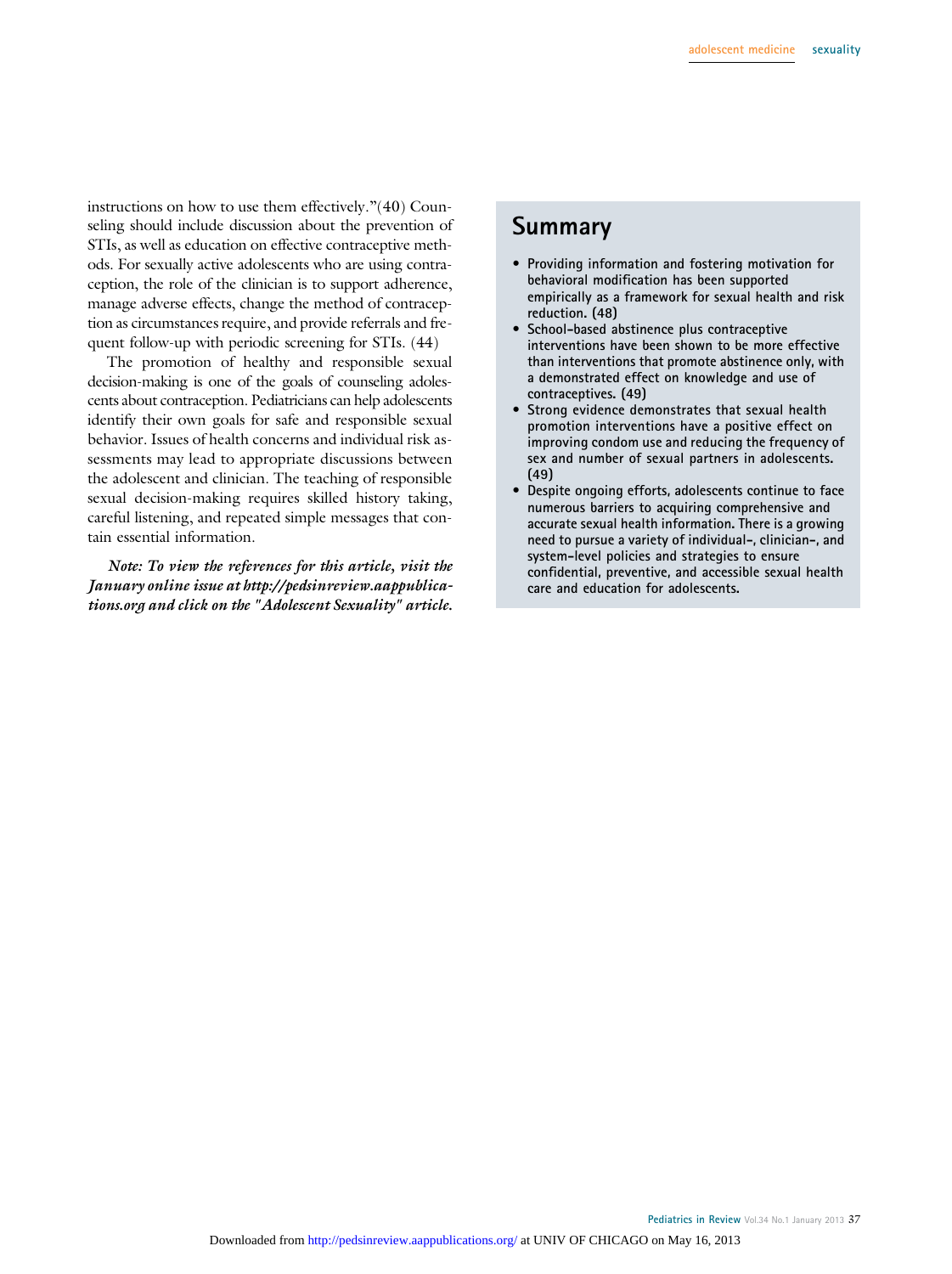#### PIR Quiz

This quiz is available online at<http://www.pedsinreview.aappublications.org>. Note: Learners can take Pediatrics in Review quizzes and claim credit online only. No paper answer form will be printed in the journal.

#### New Minimum Performance Level Requirements

Per the 2010 revision of the American Medical Association (AMA) Physician's Recognition Award (PRA) and credit system, a minimum performance level must be established on enduring material and journal–based CME activities that are certified for AMA PRA Category 1 Credit™. To successfully complete 2013 Pediatrics in Review articles for AMA PRA Category 1 Credit<sup>TM</sup>, learners must demonstrate a minimum performance level of 60% or higher on this assessment, which measures achievement of the educational purpose and/or objectives of this activity.

In Pediatrics in Review, AMA PRA Category 1 Credit<sup>TM</sup> may be claimed only if 60% or more of the questions are answered correctly. If you score less than 60% on the assessment, you will be given additional opportunities to answer questions until an overall 60% or greater score is achieved.

- 1. You supervise a school-based health center at your local high school. You ask the school board to consider installing condom dispensers in the boys' and girls' bathrooms. As justification, you tell them that among 14 to 19-year-old girls, the rate of human papillomavirus infection, which is associated with cervical cancer, is:
	- A. 10%.
	- B. 15%.
	- C. 20%.
	- D. 25%.
	- E. 35%.
- 2. You also inform the school board that of all sexually transmitted diseases diagnosed annually, infection among 15- to 19-year-olds account for:
	- A. 10%.
	- B. 25%.
	- C. 33%.
	- D. 50%.
	- E. 66%.
- 3. A 14-year-old boy confides to you that he had sex with another boy last summer. This was the first such experience he has had. You recall that the rate of sexual experimentation among boys with boys is approximately:
	- A.  $< 1\%$ .
	- B. 1%.
	- C. 3%.
	- D. 5%.
	- E. 7%.
- 4. The mother of an 18-year-old girl who has Down syndrome is concerned about sexual exploitation of her daughter. You tell her that young people who have cognitive delay:
	- A. Are more likely to understand when concrete examples, pictures, or models are used.
	- B. Do not have the same desire to have an infant as other adolescents do.
	- C. Do not require sexuality counseling because their understanding is limited.
	- D. Function sexually at the level of their academic competence.
	- E. Should receive sexuality counseling in school, not in the pediatric office.
- 5. Among the following, the group of teenagers most likely to engage in sexual intercourse during junior and senior high school are those who have:
	- A. A chronic condition.
	- B. A mental health condition.
	- C. A physical disability.
	- D. An invisible health condition.
	- E. No disability.